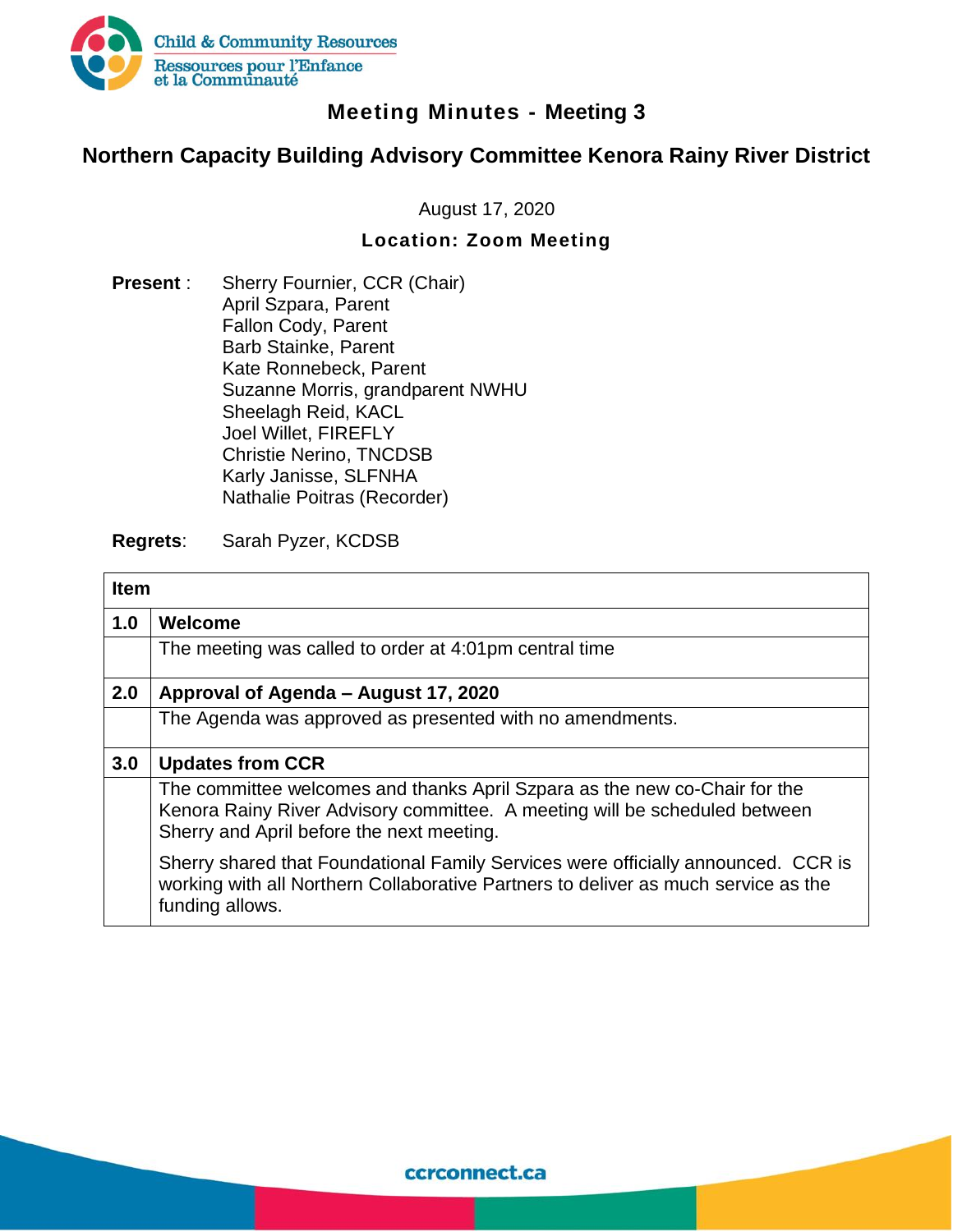|     | <b>Item</b>                                                                                                                                                                                                                                                                                                                                                                                                                                                                                                              |  |  |
|-----|--------------------------------------------------------------------------------------------------------------------------------------------------------------------------------------------------------------------------------------------------------------------------------------------------------------------------------------------------------------------------------------------------------------------------------------------------------------------------------------------------------------------------|--|--|
| 4.0 | <b>Opportunies - Final check-in</b>                                                                                                                                                                                                                                                                                                                                                                                                                                                                                      |  |  |
|     | A final check in with the members was made and no additional changes were<br>brought forth.                                                                                                                                                                                                                                                                                                                                                                                                                              |  |  |
| 5.0 | <b>Goal / Activity Discussion</b>                                                                                                                                                                                                                                                                                                                                                                                                                                                                                        |  |  |
|     | The goals were revised and discussion took place to refine some of the items listed.                                                                                                                                                                                                                                                                                                                                                                                                                                     |  |  |
|     | To enhance capacity and knowledge of ASD and available service options within<br>First Nations Communities, Karly Janisse and Jolene Pugliese will be invited to meet<br>with Sherry to discuss the best approach.                                                                                                                                                                                                                                                                                                       |  |  |
|     | Karly shared that Nishnawbe Aski Nation (NAN) does have a list of services and<br>providers to support the flow of information for leveraging existing community<br>services.                                                                                                                                                                                                                                                                                                                                            |  |  |
|     | Sherry shared that CCR also has a responsibility to support and is currently<br>realigning resources to improve supports to families until the new program begins.<br>To maximize and bring meaningful support to families, successful stories will be<br>collected from parents in different communities, their feedback, personal experience<br>and noticeable gaps will also be collected etc. Christie will share strategies that her<br>School board has implemented and were found to be successful with families. |  |  |
|     | Sheelagh will be sharing with Trevor and Sherry a list of tools to review and support<br>with the creation of inventory of existing services. NAN is also drafting a tools list<br>and can possibly share with the committee.                                                                                                                                                                                                                                                                                            |  |  |
|     | Sherry will return at the next meeting with more information regarding Parent<br>Advocacy piece.                                                                                                                                                                                                                                                                                                                                                                                                                         |  |  |
| 6.0 | <b>Communication - Next Steps</b>                                                                                                                                                                                                                                                                                                                                                                                                                                                                                        |  |  |
|     | Sherry and Trevor will update the Goals tracker with the information provided at<br>today's meeting. As usual the Goals tracker will be reviewed at the next meeting<br>with the goal to start discussion on designing the strategy.                                                                                                                                                                                                                                                                                     |  |  |
| 7.0 | <b>Adjournment</b>                                                                                                                                                                                                                                                                                                                                                                                                                                                                                                       |  |  |
|     | The meeting was adjourned at 5:30pm CT                                                                                                                                                                                                                                                                                                                                                                                                                                                                                   |  |  |
|     | Next meeting August 31 <sup>st</sup> - Meeting 4                                                                                                                                                                                                                                                                                                                                                                                                                                                                         |  |  |

ĭ